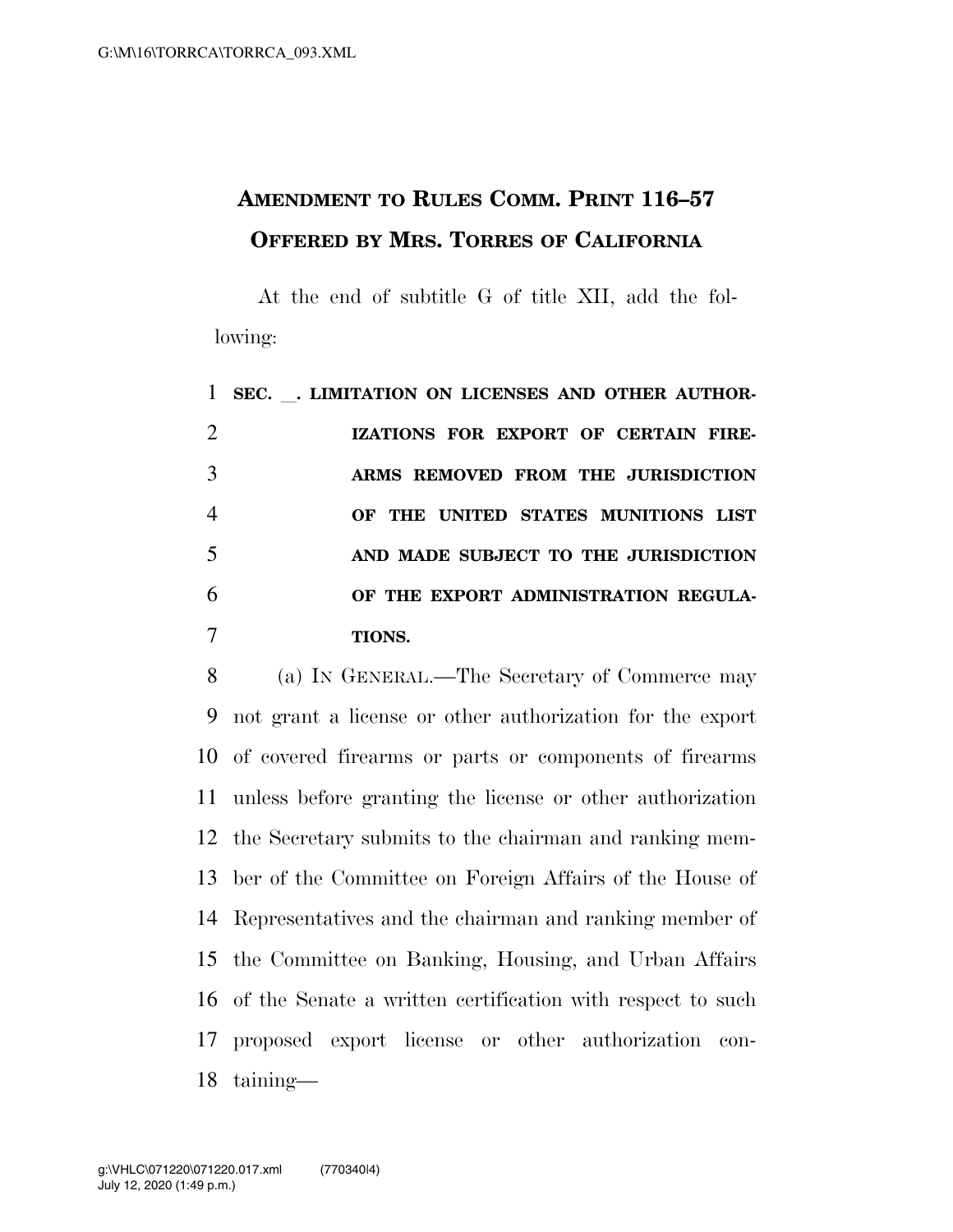| $\mathbf{1}$ | $(1)$ the name of the person applying for the li-         |
|--------------|-----------------------------------------------------------|
| 2            | cense of other authorization;                             |
| 3            | $(2)$ the name of the person who is the proposed          |
| 4            | recipient of the export;                                  |
| 5            | $(3)$ the name of the country or international or-        |
| 6            | ganization to which the export will be made;              |
| 7            | $(4)$ a description of the items proposed to be ex-       |
| 8            | ported; and                                               |
| 9            | $(5)$ the value of the items proposed to be ex-           |
| 10           | ported.                                                   |
| 11           | (b) FORM.—A certification required under subsection       |
| 12           | (a) shall be submitted in unclassified form, except that  |
| 13           | information regarding the dollar value and number of      |
| 14           | items proposed to be exported may be restricted from pub- |
| 15           | lic disclosure if such disclosure would be detrimental to |
| 16           | the security of the United States.                        |
| 17           | (c) DEADLINES; WAIVER.—A certification required           |
| 18           | under subsection (a) shall be submitted—                  |
| 19           | $(1)$ at least 15 calendar days before a proposed         |
| 20           | export license or other authorization is granted in       |
| 21           | the case of a transfer of items to a country which        |
| 22           | is a member of the North Atlantic Treaty Organiza-        |
| 23           | tion or Australia, Japan, the Republic of Korea,          |
| 24           | Israel, or New Zealand, and                               |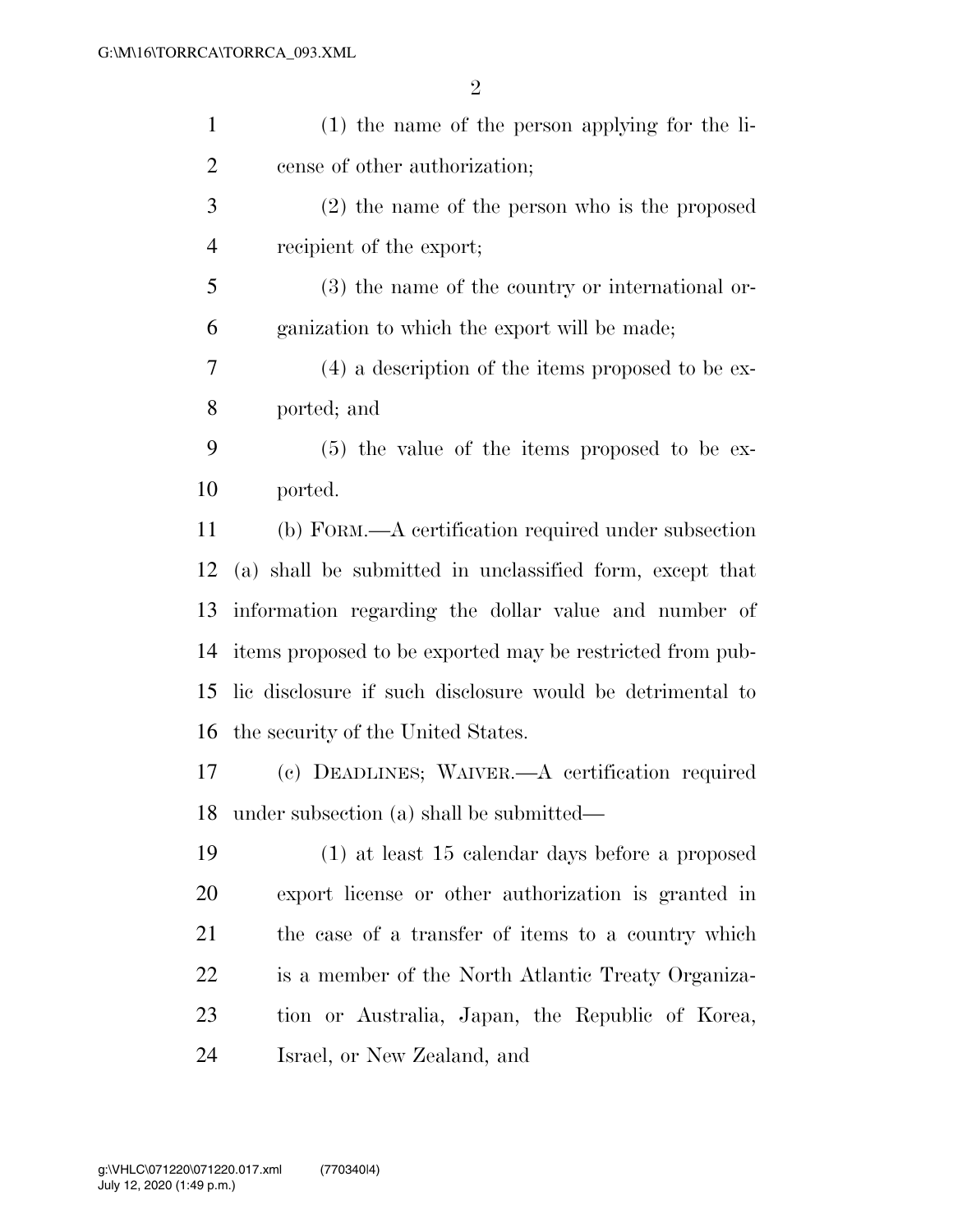(2) at least 30 calendar days before a proposed export license or other authorization is issued in the case of a transfer of items to any other country.

 (d) CONGRESSIONAL RESOLUTION OF DIS- APPROVAL.—A proposed export license or other authoriza- tion described in paragraph (1) of subsection (c) shall be- come effective after the end of the 15-day period described in such paragraph, and a proposed export license or other authorization described in paragraph (2) of subsection (c) shall become effective after the end of the 30-day period specified in such paragraph, only if the Congress does not enact, within the applicable time period, a joint resolution prohibiting the export of items with respect to the pro-posed export license.

## (e) DEFINITIONS.—In this section:

16 (1) COVERED FIREARMS OR PARTS OR COMPO- NENTS OF FIREARMS.—The term ''covered firearms or parts or components of firearms'' means firearms or parts or components of firearms that—

 (A) were included in category I of the United States Munitions List (as in effect on January 1, 2020);

 (B) have been removed from the United States Munitions List and made subject to the